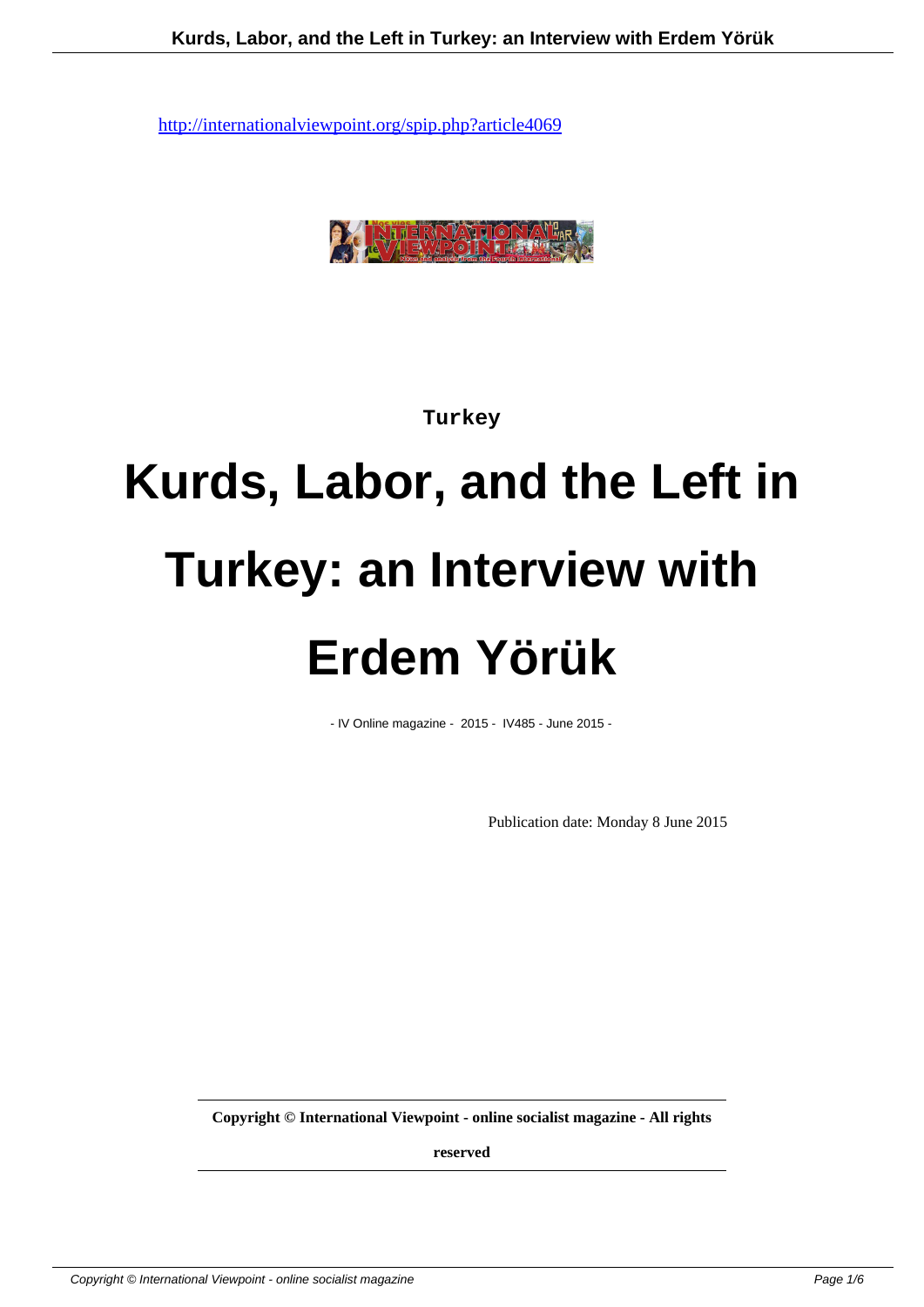**The results of the Turkish elections on Sunday 7 June, giving the HDP 12 per cent, have provoked a lot of interest in this new formation. After our previous article** HDP's poetic call for "Great Humanity" and the Parliamentary elections in Turkey we are publishing an interview with Turkish political commentator Erdem Yörük first published on LeftEast on 6 June 2015.

With Turkey's parliamentary elections on Sunday fast approaching, all eyes are on the Peoples' Democracy Party (HDP) contesting its first ever election as a party, rather than a coalition of nominally independent candidates: a momentous decision on the part of the party leadership, which stands to gain clout in parliament and solidify its position as the electoral standard-bearer of the radical Left or fall below the constitutionally mandated 10% barrier and be excluded from parliament entirely. At issue is whether the party has succeeded at building a leftist coalition including, but not limited to, its base of support in the Kurdish national movement. At stake is whether or not the party will play a key role in a successful effort to block Recep Tayyip Erdo an's Justice and Development Party (AKP) from gaining the number of seats necessary to rewrite the constitution and transform Turkey into an executive republic with Erdo an as its quasi-omnipotent head.

The importance of the relatively new left-wing party in this election has not gone unnoticed by those whose tactic is violence. In the last few days assaults on HDP activists and others working for the party have mounted, with four people killed in a party rally in Diyarbak1r yesterday, most likely by far-right forces, in an apparent attempt to assassinate party co-chairman Selahattin Demirta\_, who was standing about thirty meters from where the bomb exploded.

Over the last few decades violence both physical and structural has played a major part in the creation of a sociopolitical terrain in which, in proletarian sections of many major cities, the AKP and the HDP are now the two parties fighting over votes. Recently we sat down with Erdem Yörük, sociologist at Koç University in Istanbul and expert on the recent history of the working class in Turkey, to discuss these historical developments and assess the HDP's chances of making history in this critical election.

# **LE: Your work provides some perspectives on the changing face of the labor movement in Turkey in relation to the plight of Kurdish workers displaced by the state's war with the PKK in the 1980's and 90's. Could you briefly sketch for us the direction that your work takes in this regard?**

E.Y.: It was in the aftermath of the shift in economic planning that happened around 1980, that the whole face of the working class in Turkey changed. In the late 1970's and early 1980's, the developmentalist economy featuring tariff protections, state-owned enterprises and an emphasis on agricultural self-sufficiency gave way to an export-economy fueled by low-wage labor by a new class: the informal proletariat. The plans for this shift were laid early in 1980 and solidified under the military regime and in its immediate aftermath. These reforms weakened the position of small farmers in the overall economy, necessitating internal immigration to the cities in search of wage-labor and other forces augmented this trend.

As far as the labor movement is concerned, of course the general suppression of the Left during the 1980 coup played a role here, but a still more significant factor in the decline of organized labor and the rise of the informal proletariat was the war between the state and the PKK. Internally displaced Kurds who left villages that had been destroyed by the army or an economy generally ruined by war were desperate, and willing to do even the worst jobs, without social security or job security, often on a temporary basis, in what came to be known as the informal sector. These people swelled into the big cities, which were on every level in terms of housing, infrastructure, health barely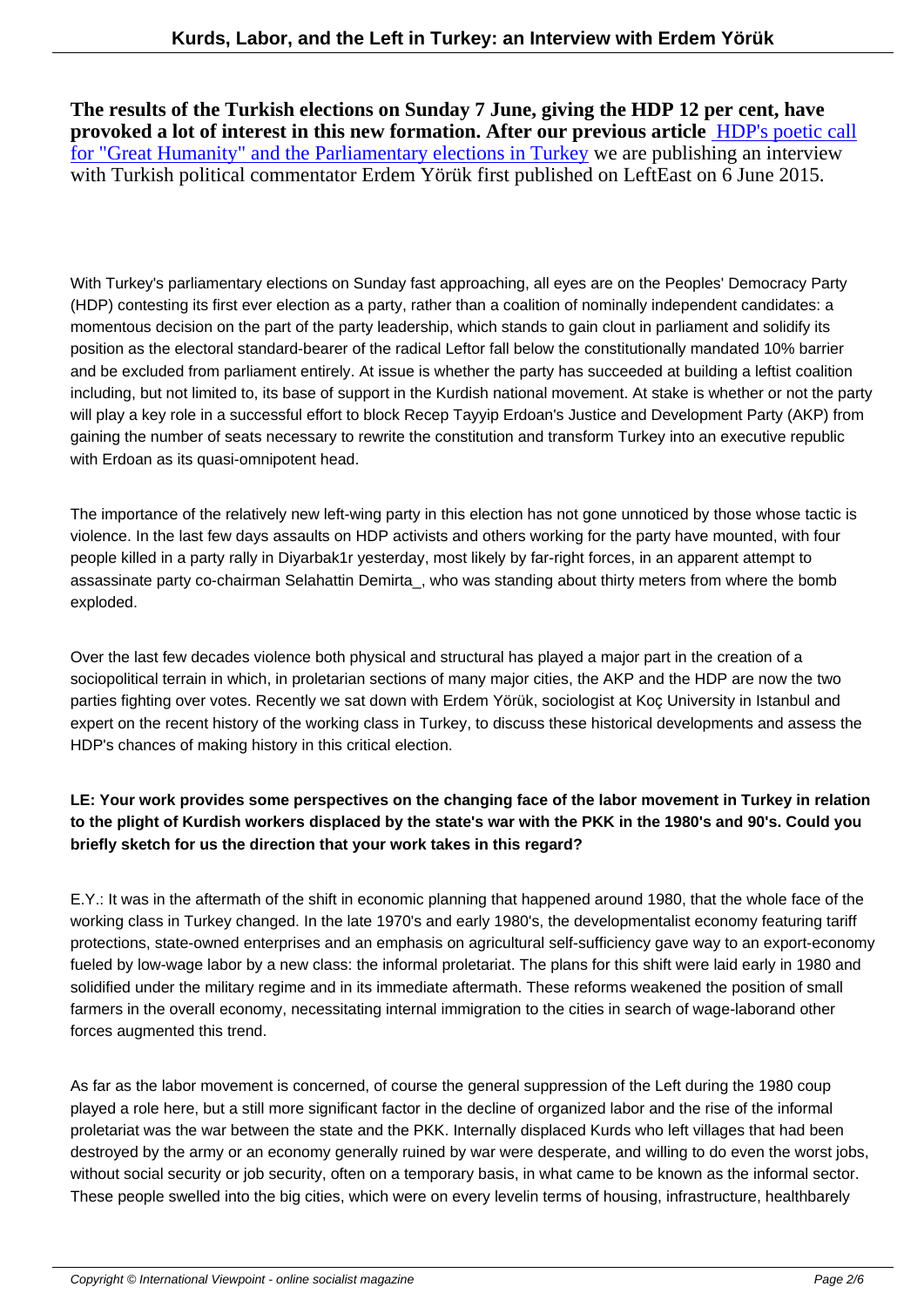able to accommodate them, and everything in their daily lives became a matter of makeshift solutions and negotiation. Without these wage-laborers at the bottom of the economic pyramid, the industries that have grown in Turkey over the last few decades would not have gotten off the ground; the country's economic growth that has gotten such press internationally is due to their labor.

The huge changes to the class landscape brought about by neoliberalism were bound to have political consequences as well. The 1980's were a time of political tranquility in Turkey, but in the 1990's ideological competition in Turkish politics really intensified, with political Islam on the ascendant. Because political Islam was able to organize social aid on a local and communitarian basis, it filled the vacuum left by a retreating Left that had not adjusted to the new realities of the informal economy, and managed to address the destitute workers of the cities and earn their loyalty. The Kurdish national movement did similar things. Meanwhile the labor unions, which were unable to absorb the huge influx of internal immigrants and in any case restricted in various ways by anti-union legislation, went into decline.

#### **Your dissertation concerns welfare policy as an instrument of social control. How does this work under the AKP?**

The distribution of charity by the representatives of political Islam not only the AKP but also its predecessors including the Welfare Party (Refah Partisi) going back to the 1980's and 1990's, has had two goals: not only to maintain control through dependence, but to cultivate political support. The party cultivates support from impoverished workers by distributing aid on the understanding that membership in the right cultural and religious community positively affects the chances of getting aid. The goal is to foster a sense of community and common belonging among these people that translates into support for the party. Since coming to power, the AKP government has specifically targeted Kurdish citizens as recipients of its strategic generosity, while still ruthlessly combating other forces, such as the Kurdish national movement, which might become rivals for these people's loyalty.

# **Since 2002 the government has very skillfully built up a system of patrimonial charity to substitute for the kind of working-class solidarity one finds in the labor movement; it has increased non-pension welfare spending while attacking the unions. What can or should the Left do in response to this strategy?**

Many leftists in Turkey have traditionally opposed welfare provision, arguing instead for more structural solutions. Of course they are right to insist that structural solutions are necessary, but in the meantime people are hungry and want to know who is going to help them. I think this has been a serious problem for the Left in Turkey. When someone is hungry, telling him you have a structural solution to that is just not going to be convincing. You have to give him something in the short term while continuing to work on your structural solutions for the long term. Right now many in the informal proletariat are dependent on aid from the government, which is being given out as a favor that can be revoked at any time. What the Left should do is to develop the notion that such aid is not a favor but a right. This is what has to be done.

**President Erdoan recently declared that "there is no longer a Kurdish problem in Turkey," as if the Kurds or their condition had been a problem but that his government had solved it. This kind of negationist rhetoric was the standard discourse on the Kurdish movement for Turkish governments before the AKP; both the center-left Bülent Ecevit and the Islamist Necmettin Erbakan embraced it. What do you think the return to this rhetoric signals as far as policy in the near future is concerned?**

Such statements are purely tactical. Erdo an is approaching an election and he knows that the nationalist votes outnumber the votes in favor of a peaceful solution to the conflict. Later he may move back. He has made such tactical moves before, and he will probably make them again.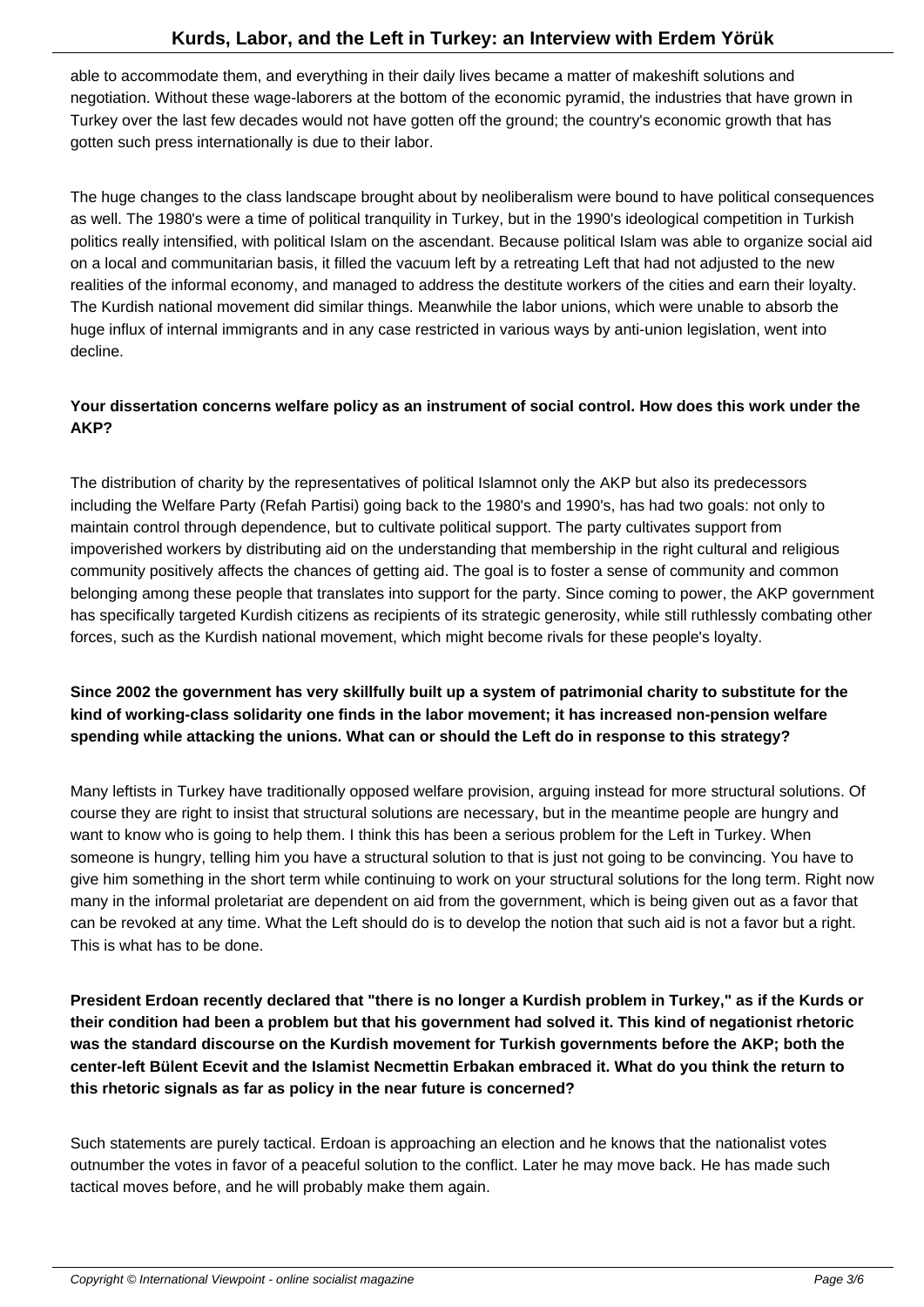#### **Many international leftists now see the Peoples' Democracy Party (HDP) as the great hope for a revival of the Left in Turkey. Do you think these hopes are well placed?**

I do, and I'll tell you, I am a member of the party and active within in, and I believe very much in its promise; in short I believe that the HDP can break the impasse Turkish politics is currently in and help democratize the country. I am not Kurdish myself, I am an ethnic Turk, and I joined the party because of the principles it espouses. It is not only a Kurdish party but rather aspires to be a broad coalition for the Left in Turkey. They have reached out to various minority communities, to the LGBT's...

Yet at the same time some of its parliamentarians, for instance Altan Tan, have said that they did not like this outreach and, if I remember correctly, refused to be photographed with the LGBT activists at the event that the party leadership had organized for them.

Yes, Altan Tan took that stance, and he represents a reality among conservative Kurdish constituency. We have to remember that the political and social composition of the HDP coalition is quite heterogeneous. Yet the party is working not only to advance the rights of the Kurdish people, but also to expand the hegemony of the left in whole Turkey and among the Kurds alike, and by doing that they are taking a risk. They are allying themselves to the LGBT's, the Alevis and other excluded groups, even at the risk of alienating more conservative, religious elements within the Kurdish constituency. Let's remember that both conservatism and religion are more prevalent among the Kurds than among the citizens of Turkey taken as a whole. And some of those conservative Muslims are very active and important figures in the party, and so you have Altan Tan. And Altan Tan is a Muslim; Altan Tan is pious. And he is a very important figure in Kurdistan. Yet at the same time the party has been joining forces with the LGBT's, feminists and other groups. What the party does deserve our respect: trying to raise the hegemony of the left while forming alliances with all progressive forces, Muslim or non-Muslim.

# **Recently there was a poll bandied about in the Turkish press that purported to show a large portion of the Kurdish residents of Istanbul, a majority of whom voted for the ruling party in 2011, now supporting HDP. Do you think such reports are accurate and if so, do they signal a nationwide trend?**

Yes, I think such reports are accurate. I think a similar shift is taking place elsewhere in the country as well. Kobane is the turning point. Polls show that before Kobane, %50 of Kurds in Turkey voted for the AKP, and %40 for the HDP. Now it is %60 for the HDP and %30 for the AKP. Kurds felt extremely disappointed and threatened during the battle for Kobane.

# **Many in the ulusalc1 or left-nationalist camp suspect that the HDP may be willing to suspend its opposition to Erdoan nationally in return for a successful conclusion to the negotiations between the state and the PKK. Turkey would then be left with an all-powerful Erdoan presidency along with regional autonomy for the Kurdish regions. What do you think of such fears?**

First of all, a couple of months ago, the ulusalc1 solcular, the nationalist leftists said that the HDP had decided to join the election as a party because they had made a deal with the ruling party: that they would stay outside the parliament intentionally in order to support the AKP. This was the conspiracy theory, and it was a most stupid one, a racialist one as it blames the Kurds for being stupid....and now that the HDP is organized so deeply in the elections, this kind of conspiracy theory has just disappeared, but another one has taken its place. This second conspiracy theory holds that the HDP would support the presidency of Erdo an. And Selahattin Demirta said, seni Ba kan yapt1rmayaca 1z! "We will not make your president!" So this conspiracy theory too has disappeared. So now the third one: that the HDP will make a coalition with the AKP. Demirta\_ said "We will not make a coalition with the AKP."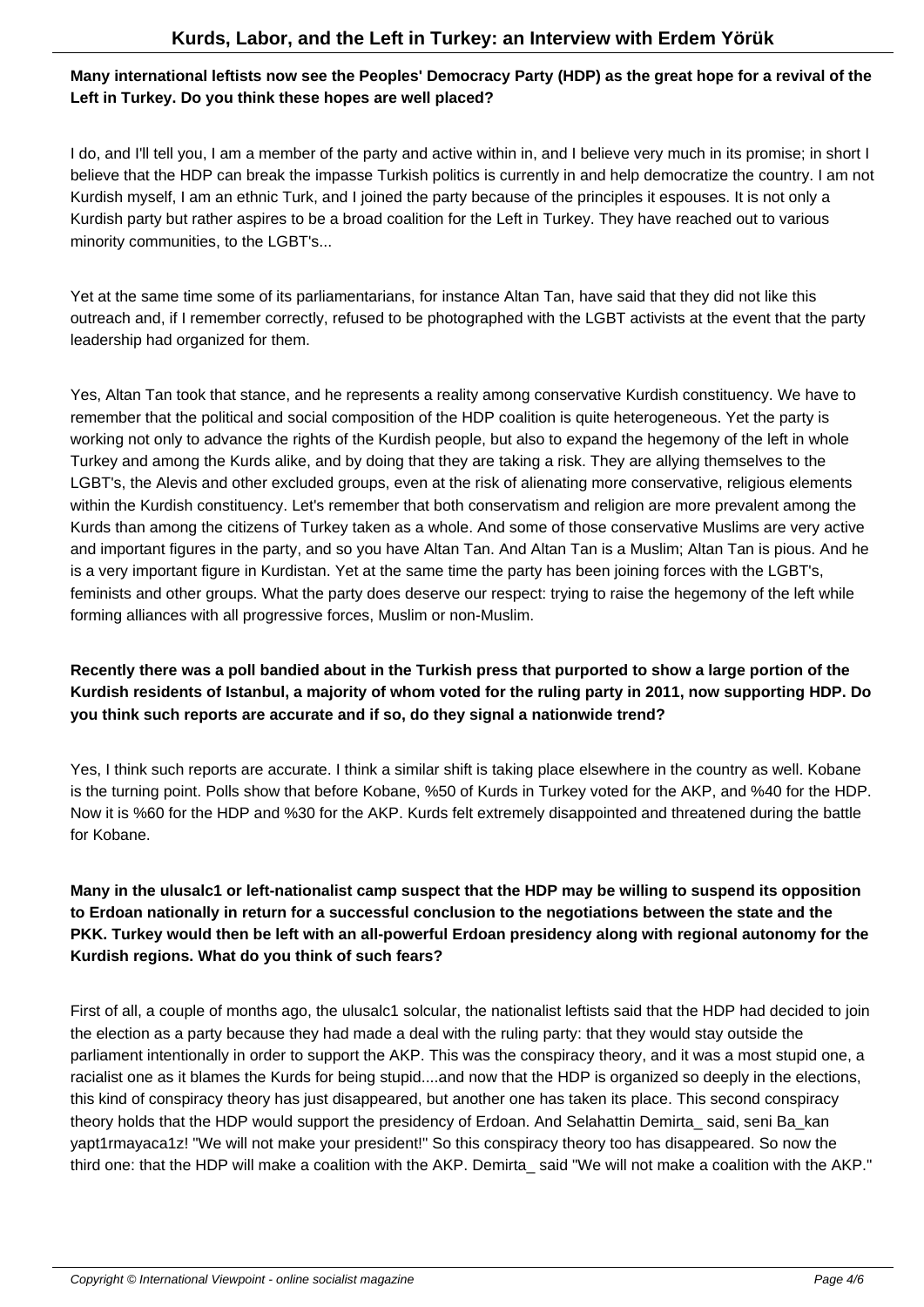So the party will respond to this conspiracy theory and next week another conspiracy theory will emerge, because there is a big sense of distrust, a structural distrust of the Kurds. The nationalist Left sees the Kurds as terrorists and they see the HDP as the party of the Kurds. There's this logic: Kurds have their own particular interests, and these interests can be traded with the AKP at the expense of the interests of the Left and of the other components of the country. But this kind of logic misses the fact that the HDP itself is a huge coalition of different groups. Kurds are the largest part, but in terms of the administrators, the activists, and the supporters of the party, half of the party consists of socialists, LGBT people, women, Alevis, etc., and these groups know that if Erdo an gets what he wants, I mean if the authoritarian tendencies of the AKP increase, they will become the first targets of this tendency. This other part will never let the party ally itself to the AKP. This is the structural guarantee of the impossibility of this kind of an alliance. So this too is complicated but to make a long story short, this kind of an alliance is only a conspiracy theory.

Also, there is one more concrete thing to falsify these conspiracy theories. During the last couple of months, the AKP has based its elections campaign almost exclusively on developing hatred towards the HDP. This has manifested itself in several physical attacks on the party. Yesterday, in HDP Diyarkab1r meeting, bombing killed 4 people. Before Adana and Mersin headquarters of the HDP were bomb-attacked. So far during the campaign, 175 of our election bureaus have been attacked. One of our campaign staff was first tortured and then killed, one of them was burned and he is still in intensive care in the hospital. Many of ballot observers have recently been taken into custody. These are systematical attacks on the HDP and many people find the government responsible.

#### **Do you think that the traditional center-left opposition, for instance the Republican People's Party (CHP), has any role to play in the construction of a more just and democratic Turkey, or have they missed that chance?**

They have lost that chance for the last eighty years, actually...but it seems that they have taken some lessons in the last couple of years. With pressure from the HDP they have moved to the left. They have made some proposals that appeal to the working class and some members of the CHP have said they would consider making an alliance with the HDP as well. These are positive things that are good for democracy in Turkey. I don't think that the CHP is a real candidate for government in this election, as the polls show them with only 26%-27% of the vote, but in the future things may change.

#### **...in which case the CHP's new openness to work with groups like the HDP would be of benefit both to them and to the country.**

I think so.

# **One more question. What relation, if any, do you think ruling party's conservative cultural agenda bears to the class struggle in Turkey?**

I think that during the last ten years AKP has hijacked the class struggle in Turkey. They have mobilized all the class-related grievances of the working class with an anti-elite discourse, a populist discourse, and populist policies alsothe social policy etc.; the AKP has presented itself as the representative of the working class, the millet, and it claims that the CHP represents the elite, the upper class and westernized people, and the West. There is some kind of reality behind this, because when you look at the statistics, there's a positive correlation between income level and CHP voting and a negative correlation between income level and AKP voting. The AKP is a bourgeois party that pretends to represent the working class. It's like Louis Bonaparte...

#### **...which as we know in the Marxist tradition tends to be seen as the anticipation of fascism, right?**

Yes. So what do they say about history? The first time a tragedy, the second time a farce, and the third time...I don't